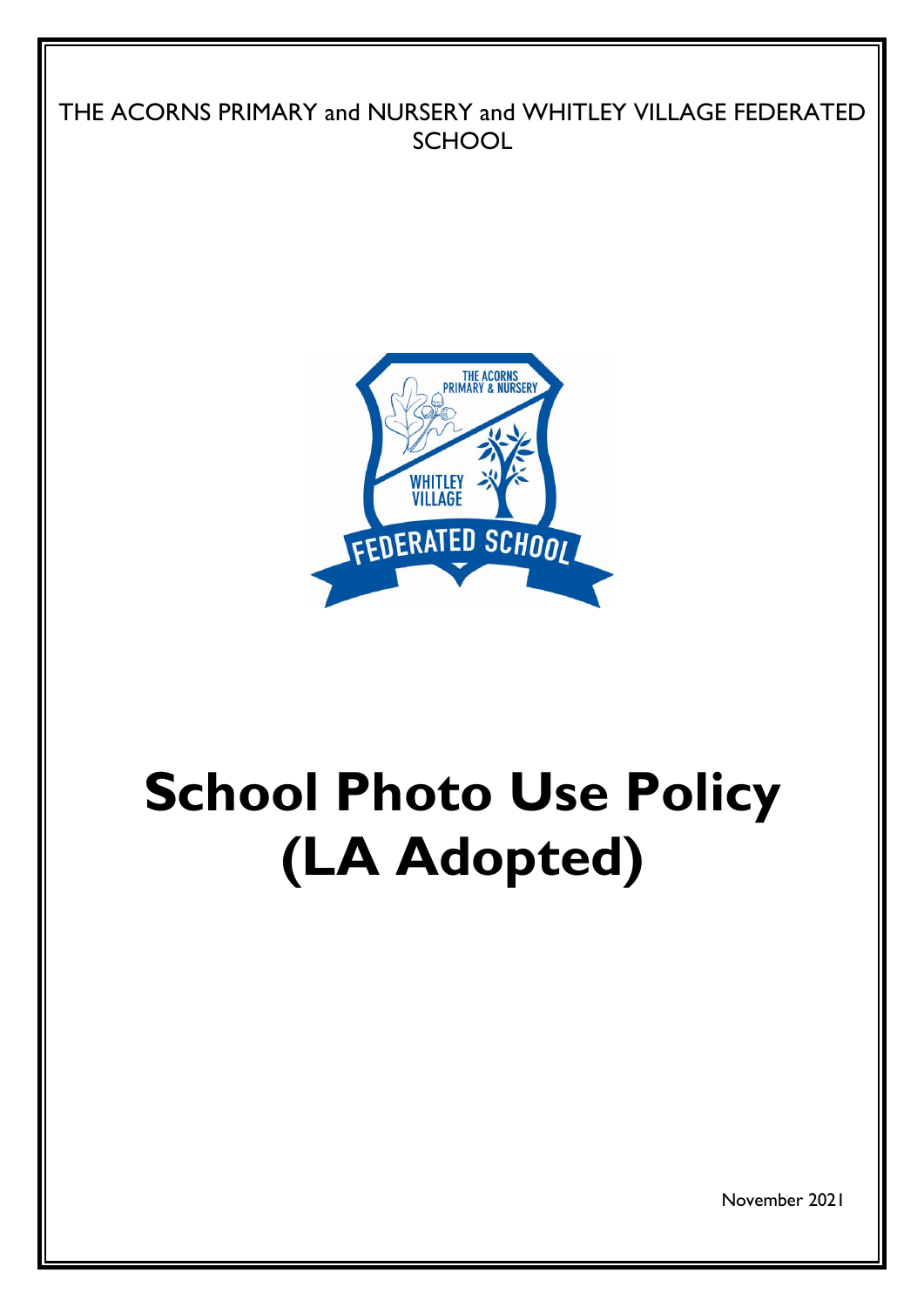# **1. This Policy**

This Policy is intended to provide information to pupils and their parents, carers or guardians (referred to in this Policy as "parents") about how images of pupils are normally used by The Acorns and Whitley Village Federated School ("the School"). It also covers the School's approach to the use of cameras and filming equipment at school events and on the premises by parents and pupils themselves, and themedia.

It applies in addition to the School's terms and conditions, and any other information the School may provide about a particular use of pupil images, e.g. signage about the use of CCTV; and more general information about the use of pupils' personal data, (e.g. in the School's Privacy Notice(s)).

This Policy reflects the School's legal obligation to protect the privacy, and in some cases, personal safety of all our pupils and in recognition of the fact that not all pupils and their parents wish to have the pupil's image published.

## **2. General Points to be aware of**

Photographic and video images of pupils and staff are classed as 'personal data' under the terms of the General Data Protection Regulation.

Certain uses of images are necessary for the ordinary running of the School; other uses are in the legitimate interests of the School and its community and are unlikely to have a negative impact on children. The School is entitled to lawfully process such images and take decisions about how to use them, subject to reasonable objections raised.

On joining the School, (i.e. by accepting a place), parents and pupils, are invited to indicate whether they consent or object to the use of images by the School or various different purposes via a written consent form.

Parents should be aware of the fact that certain uses of their child's image may be necessary such as for identification and security purposes or unavoidable, for example if they are included incidentally in CCTV or a photograph or film.

We hope parents will feel able to support the School in using pupil images to celebrate the achievements of pupils, promote the work of the School and pupils, and for important administrative purposes such as identification and security.

The School will always respect the wishes of parents (and indeed pupils themselves) where reasonably possible, and in accordance with this policy. Any parent who wishes to limit or amend their consent preferences for the use of images of a pupil for whom they are responsible should contact the School' Data Protection Lead who will hold a record of your consent.

Parents should be aware that, from around the age of 13 and upwards, the law recognises a pupil's own rights to have a say in how their personal information is used – including images. This means that there may be times where the pupil's decision may override yours except in exceptional circumstances.

## **3. Use of Pupil Images in School Publications**

Unless the relevant pupil or his or her parents have requested otherwise, the School will use images of its pupils to keep the School community updated on the activities of the School, and for marketing and promotional purposes including: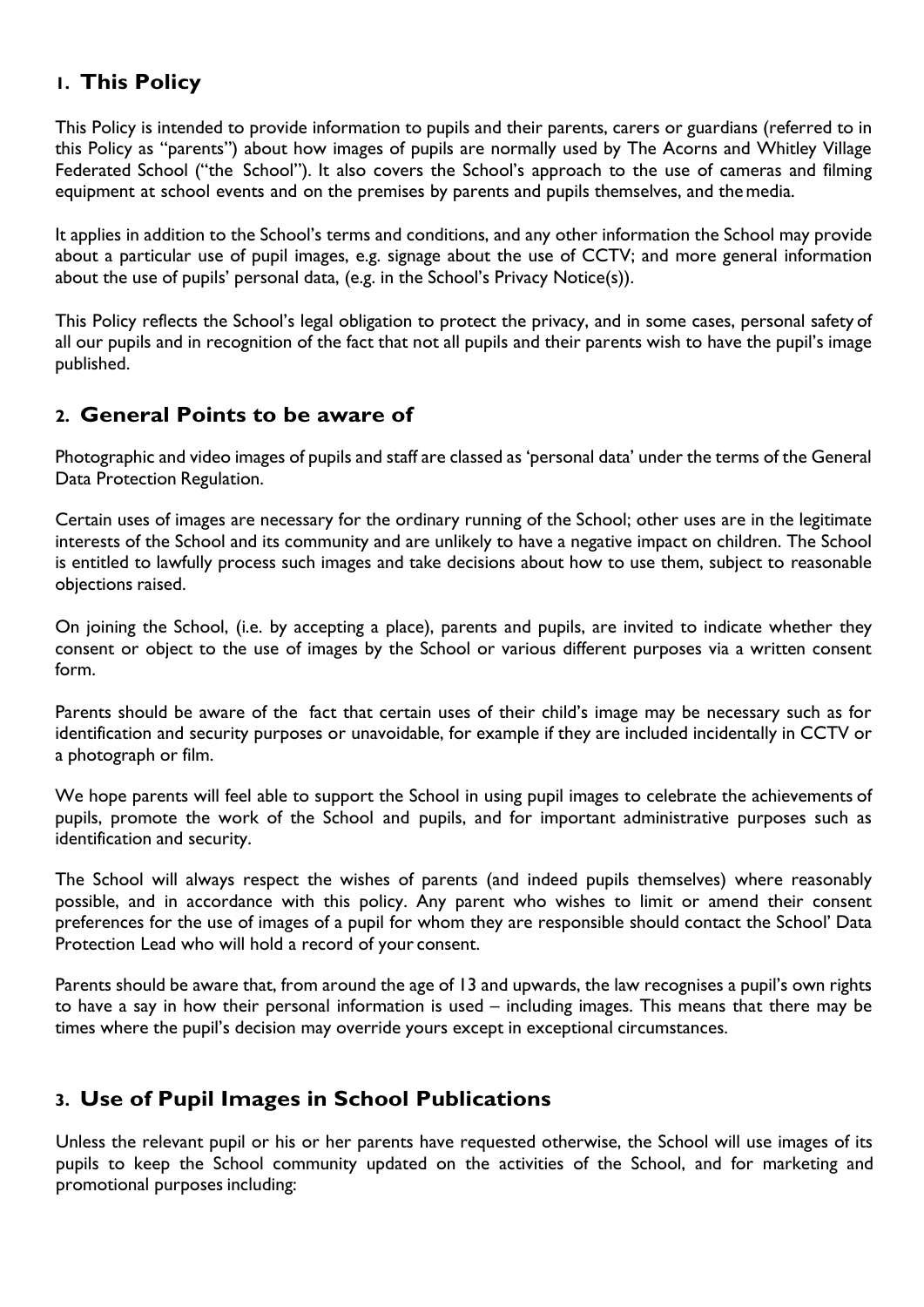- On internal displays (including clips of moving images) on digital and conventional notice boards within the School premises;
- In communications with the School community (parents, pupils, staff and Governors) including by email, and by post;
- On the School's website and, where appropriate, via the School's social media channels, e.g. Twitter, Instagram and Facebook. Such images would not normally be accompanied by the pupil's full name and;
- In any School prospectus, and in online, press and other external advertisements for the School. Such external advertising would not normally include pupils' names.

The source of these images is predominantly the School's staff in relation to school events, sports and trips (who are subject to this policy), or a professional photographer used for marketing or promotional purposes, or occasionally pupils.

The School will only use images of pupils in suitable dress and images will be stored securely and centrally.

Pupils' full names will not be included with their image in School publications or on the School website or other publicity connected with the School without the consent of the parent and/or pupil.

## **4. Use of Pupil Images for Identification and Security**

CCTV is in use on the School premises and will sometimes capture images of pupils. Images captured on the School's CCTV system are used in accordance with the School's Data Protection – CCTV Code of Conduct and any other information or policies concerning CCTV which may be published from time to time.

## **5. Use of Pupil Images in the Media**

The School will notify parents in advance when the media is expected to attend an event or school activity in which school pupils are participating, in order to obtain their consent to take part, if this is necessary. The School will make every reasonable effort to ensure that any pupil whose parent has refused permission, or where the child has refused permission, is not photographed or filmed by the media, nor such images provided for media purposes.

The media often asks for the names of the relevant pupils to go alongside the images, and these will only be provided where the parent/pupil has been informed about the media's visit and have consented to such use.

## **6. Security of Pupil Images**

Professional photographers and the media are accompanied at all times by a member of staff when on School premises. The School uses only reputable professional photographers and makes every effort to ensure that any images of pupils are held by them securely, responsibly and in accordance with the School's instructions.

The School takes appropriate technical and organisational security measures to ensure that images of pupils held by the School are kept securely, and protected from loss or misuse, and in particular will take reasonable steps to ensure that members of staff take images and/or have access to images of pupils held by the School only where it is necessary for them to do so.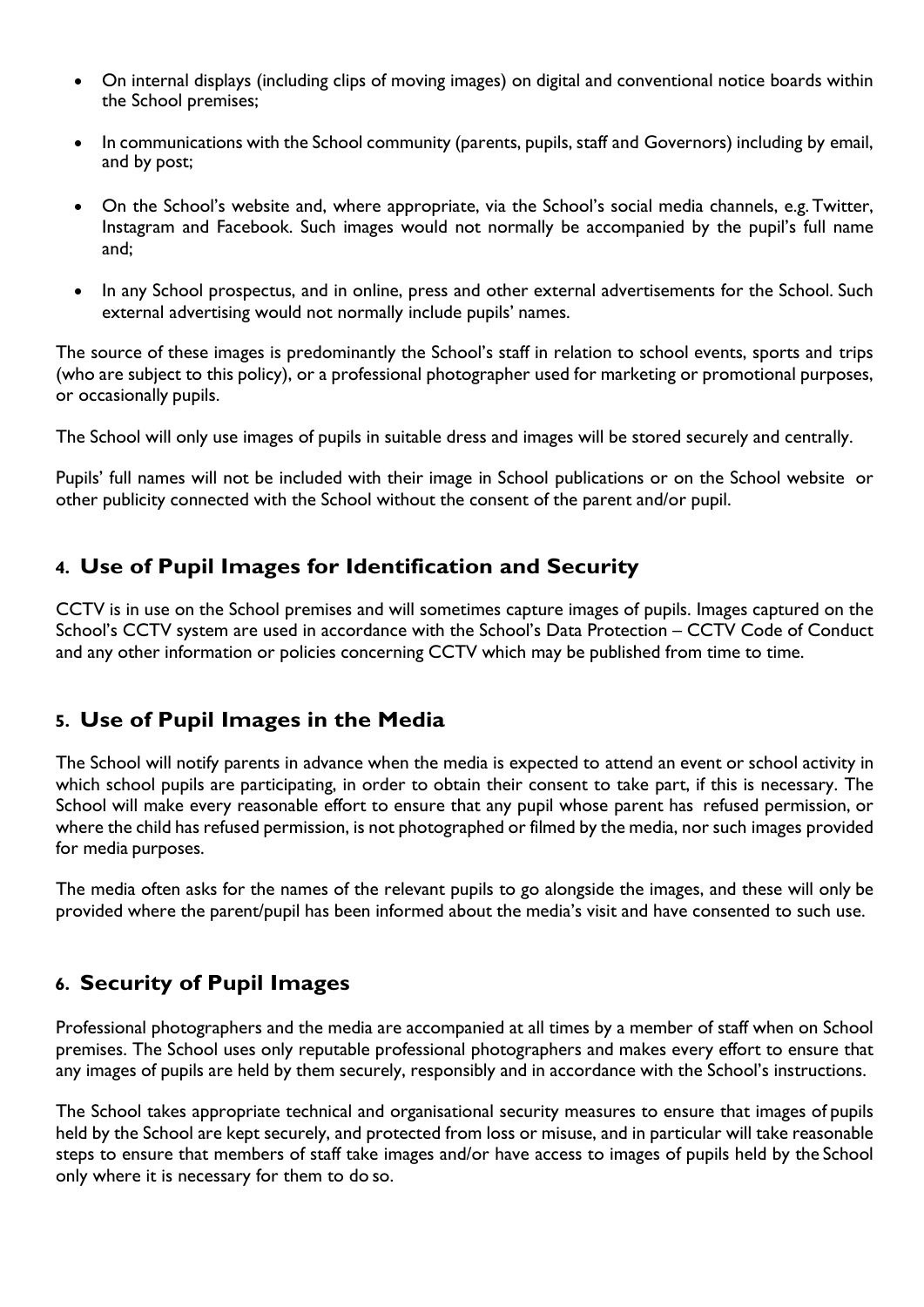### **7. Use of Cameras and Filming Equipment (including mobile phones and body devices) by Parents - including visiting parents from other schools.**

Parents, guardians or close family members (hereafter, parents) are welcome to take photographs of (and where appropriate, film) their own children taking part in school events, subject to the following guidelines which the School expects all parents to follow:

- When an event is held indoors, such as a play or a concert, parents should be mindful of the need to use their cameras and filming devices with consideration and courtesy for cast members or performers on stage and the comfort of others. In particular, flash photography can disturb others in the audience or even cause distress for those who have medical conditions; the School asks that cameras or any other devices which can take images including film are not used at indoorevents.
- Parents are asked not to take photographs of other pupils, except incidentally as part of a group shot, without the prior agreement of that pupil or their parents.
- Parents are reminded that such images are for personal use only. Images which may, expressly or not, identify other pupils should not be accessible to others via the internet (for example Facebook), or published in any other way.
- Parents may not film or take photographs in changing rooms, private areas, nor in any other circumstances in which photography or filming may embarrass or upset pupils.
- The School reserves the right to refuse or withdraw permission to film or take photographs (at a specific event or more generally) from any parent who does not follow these guidelines, or otherwise is reasonably felt to be taking inappropriate images.

## **8. Use of Cameras and Filming Equipment (including mobile phones and body devices) by Staff (Teaching and Support)**

Photographs or video will only be taken by staff member(s) to give evidence of pupils' progress, or to record a trip or sporting event. Such images can only be taken on school-owned equipment. Staff must not use their own camera, mobile phone or tablet or any other such device (bring your own device) capable of taking images unless in exceptional circumstances. Photographs or video cannot be used or passed on outside the School.

When taking photographs or filming in school, staffmust:

- Note that a list of pupils/parents who have not given consent for their child's image to be used is kept by the Data Protection Lead and held in the main office. It is each member of staff's responsibility to check this list if they intend to take any images of pupils.
- Be clear about the purpose of the activity and what will happen to the photographs when the lesson/activity is concluded. It is not generally acceptable to use a photograph to illustrate sensitive or negative issues.
- Ensure that photographs are taken for valid educational purposes.
- Ensure that all images are available for scrutiny in order to screen for acceptability;
- Be able to justify images of children in their possession;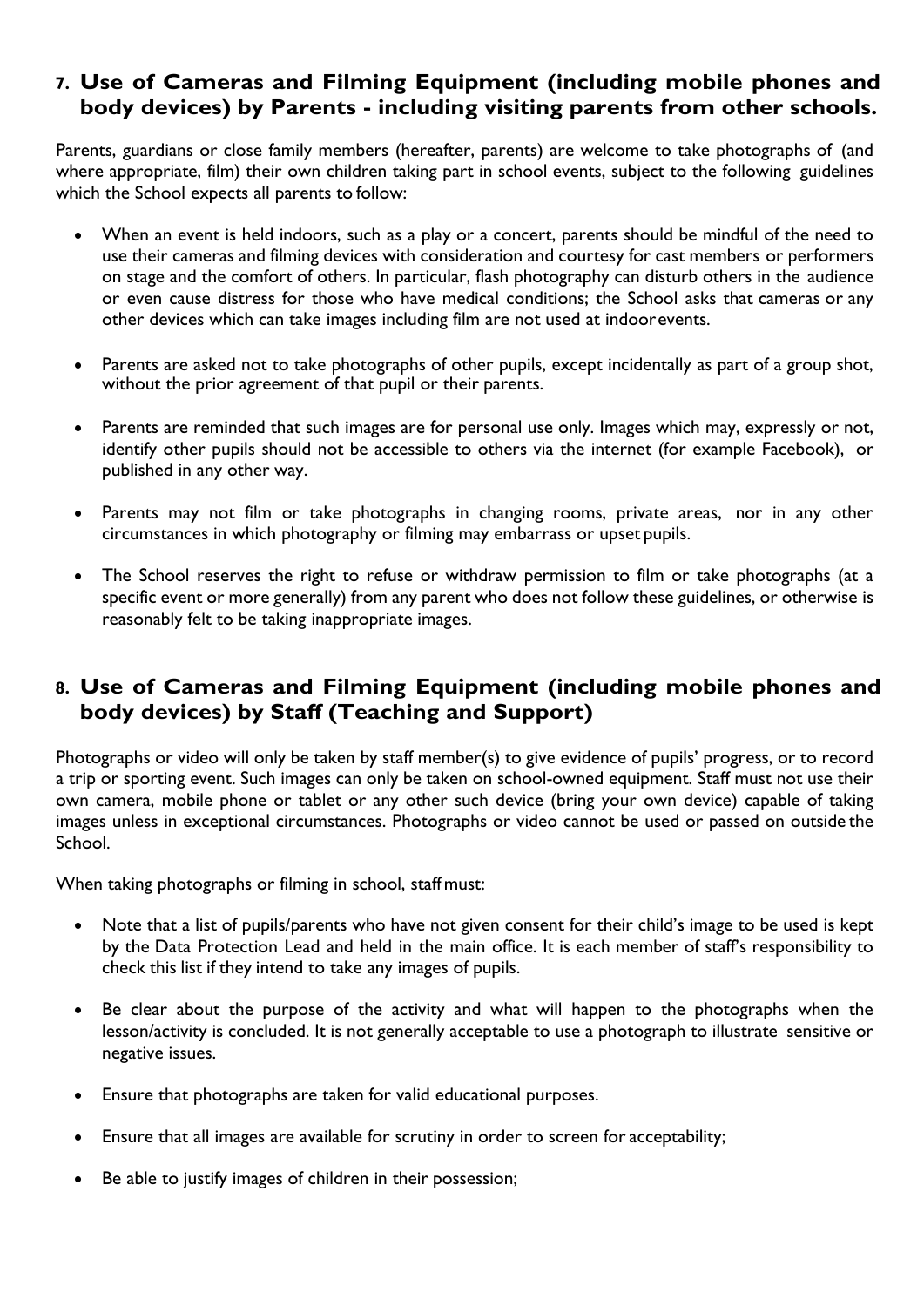- Avoid making images in one-to-one situations;
- Not to take/film or store images of pupils on personal cameras, devices or home computers;
- Not make images of pupils available on the internet, other than through official School network/website.
- Report any concerns relating to any inappropriate or intrusive photography to the Designated Safeguarding Lead.
- Not use images of a pupil who is considered vulnerable or subject to a relevant court order, unless parents have given specific consent;
- Regularly review stored images and ensure that unwanted images are permanently deleted or securely destroyed when no longer needed in accordance with the School's Records Management Policy.

Copyright and the use of photographs is carefully controlled by and retained by the School.

## **9. Use of Cameras and Filming Equipment by Pupils**

All pupils are encouraged to look after each other, and to report any concerns about the misuse of technology, or any worrying issues to a member of the pastoral staff.

The use of cameras or filming equipment (including on mobile phones) is not allowed in toilets, washing or changing areas, nor should photography or filming equipment be used by pupils in a manner that may offend, or cause upset.

Pupils should not film or take photographs of other members of the School community (pupils and staff), other than where there is a justifiable or educational reason.

Using photographic or film material of any kind to bully, harass or intimidate others will not be tolerated and will constitute a serious breach of discipline.

Where there is an allegation about a pupil taking inappropriate images, the Designated Safeguarding Lead or Deputy Safeguarding Lead may request access to the image(s) stored and ask the pupil to delete the images in question if they are deemed to be inappropriate in the circumstances.

Images of any member of the School community are not permitted to be displayed publicly around the School unless in accordance with this Policy.

The misuse of images, cameras or filming equipment by pupils in a way that breaches this Policy, is taken seriously, and may be the subject of disciplinary procedures or dealt with under the Safeguarding Policy and Child Protection Procedures as appropriate.

### **10. Inter-School Fixtures and other Events**

This Policy applies to inter-school events. From time to time other schools will wish to photograph or film inter-school sports fixtures or other events in which images of participating pupils will be captured as a record of the event. If a Pupil, for whom consent has not been given orhas subsequently been withdrawn, is involved in one of these events, we will inform the other school to ensure, as far as reasonably practicable, that the particular pupil is not photographed or filmed.

Where the other school (or third party on behalf of the other school) wishes to use the image(s) for a purpose